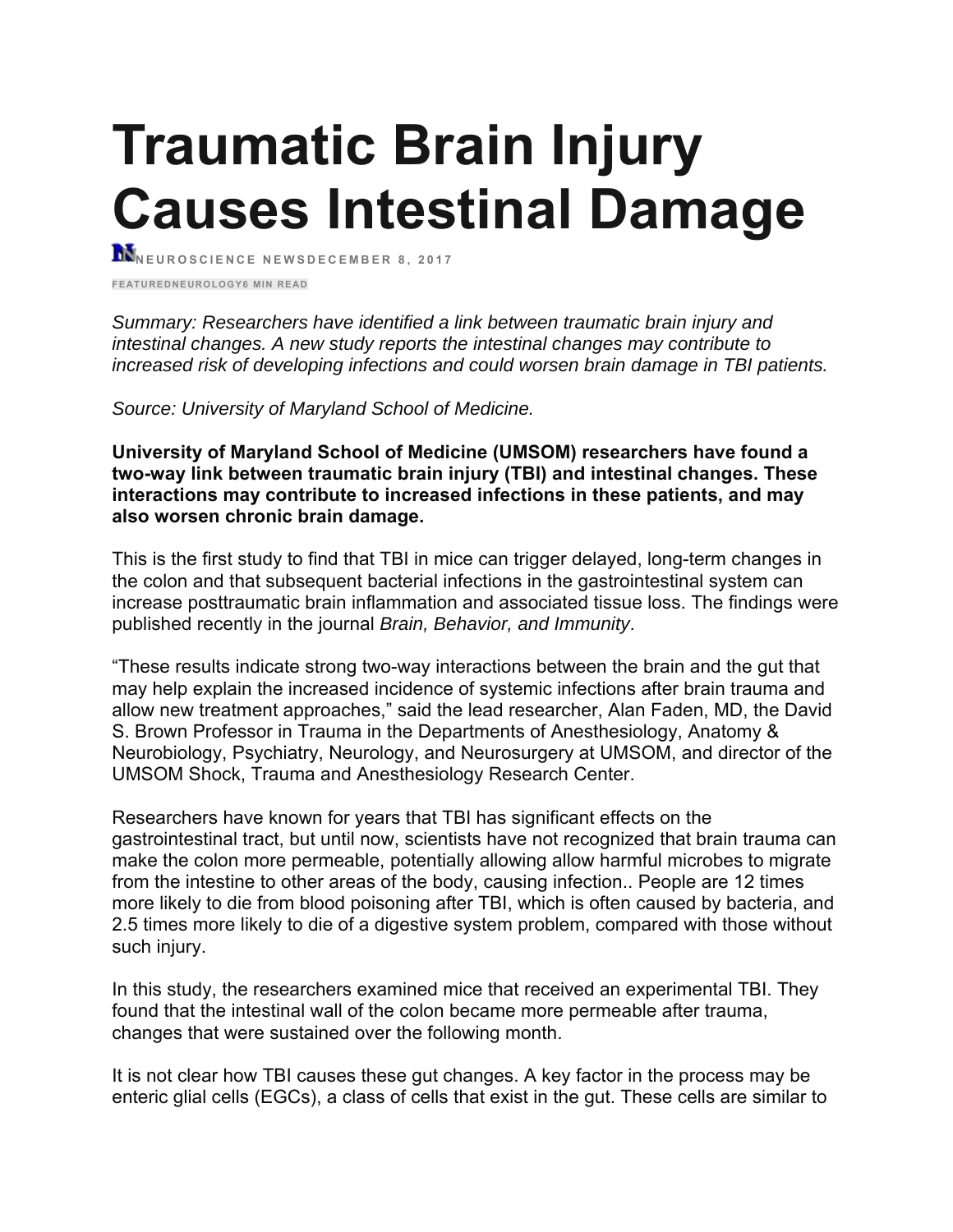brain astroglial cells, and both types of glial cells are activated after TBI. After TBI, such activation is associated with brain inflammation that contributes to delayed tissue damage in the brain. Researchers don't know whether activation of ECGs after TBI contributes to intestinal injury or is instead an attempt to compensate for the injury.



*It is not clear how TBI causes these gut changes. A key factor in the process may be enteric glial cells (EGCs), a class of cells that exist in the gut. NeuroscienceNews.com image is in the public domain.* 

The researchers also focused on the two-way nature of the process: how gut dysfunction may worsen brain inflammation and tissue loss after TBI. They infected the mice with Citrobacter rodentium, a species of bacteria that is the rodent equivalent of E. coli, which infects humans. In mice with a TBI who were infected with this the bacteria, brain inflammation worsened. Furthermore, in the hippocampus, a key region for memory, the mice who had TBI and were then infected lost more neurons than animals without infection.

This suggests that TBI may trigger a vicious cycle, in which brain injury causes gut dysfunction, which then has the potential to worsen the original brain injury. "These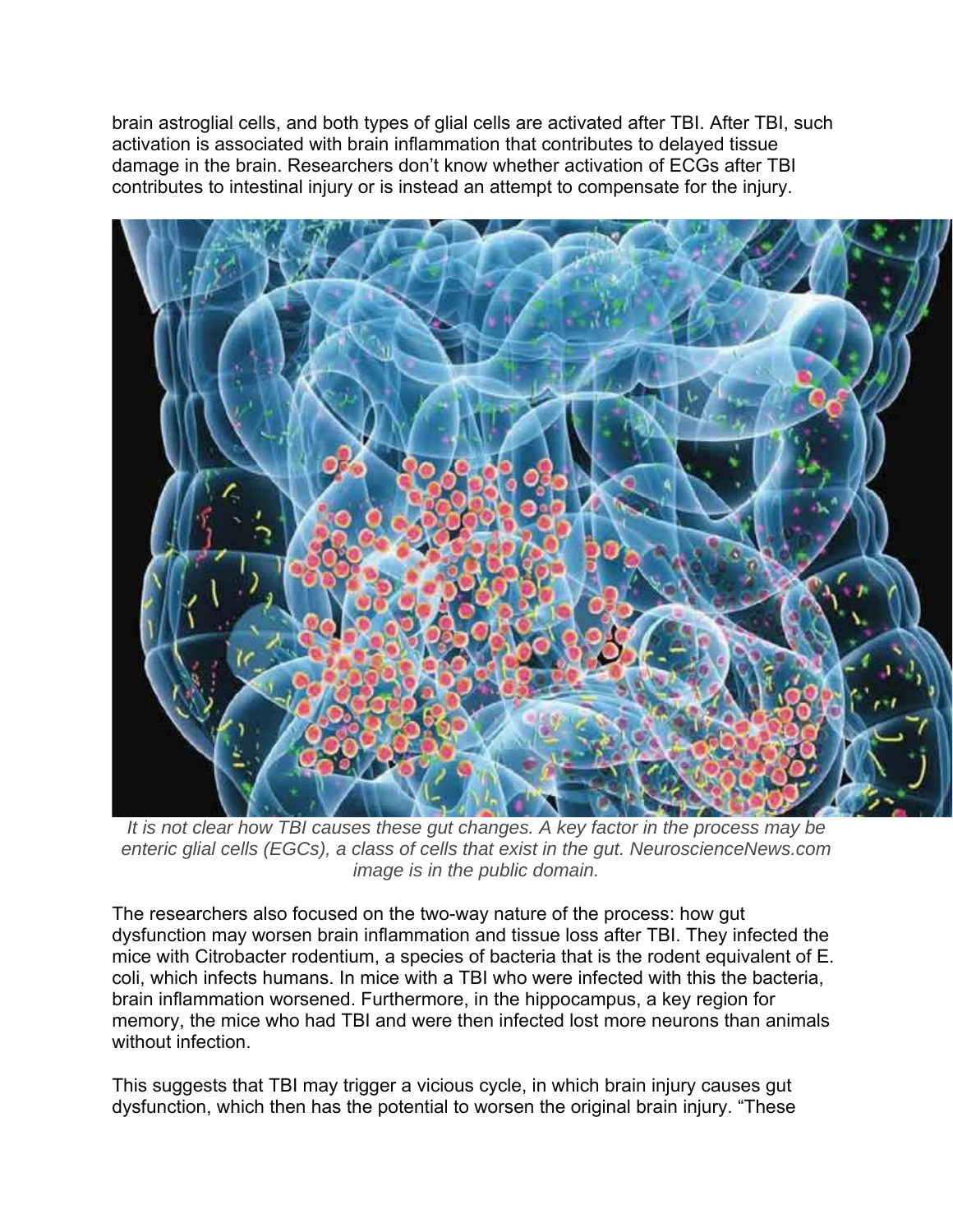results really underscore the importance of bi-directional gut-brain communication on the long-term effects of TBI," said Dr. Faden.

**ABOUT THIS NEUROSCIENCE RESEARCH ARTICLE**

Other authors of this paper include Elise Ma, a doctoral student; Terez Shea-Donahue PhD, professor of radiation oncology; Bogdan A. Stoica, MD, associate professor of anesthesiology ; and David Loane, PhD, associate professor of anesthesiology- all at UMSOM.

#### **Source:** David Kohn – University of Maryland School of Medicine **Publisher:** Organized by NeuroscienceNews.com.

**Image Source:** NeuroscienceNews.com image is in the public domain. **Original Research: Abstract for "Bidirectional brain-gut interactions and chronic** pathological changes after traumatic brain injury in mice" by Elise L. Ma, Allen D. Smith, Neemesh Desai, Lumei Cheung, Marie Hanscom, Bogdan A. Stoica, David J.,Loane, Terez Shea-Donohue, and Alan I.Fadena in *Brain, Behavior and Immunity*. Published online November 2017 doi:/10.1016/j.bbi.2017.06.018

**CITE THIS NEUROSCIENCENEWS.COM ARTICLE**

#### O **MLA**

| o APA<br>O CHICAGO |
|--------------------|

University of Maryland School of Medicine "Traumatic Brain Injury Causes Intestinal Damage." NeuroscienceNews. NeuroscienceNews, 8 December 2017. <http://neurosciencenews.com/tbi-intestines-8137/>.

#### **Abstract**

#### **Bidirectional brain-gut interactions and chronic pathological changes after traumatic brain injury in mice**

#### **Objectives**

Traumatic brain injury (TBI) has complex effects on the gastrointestinal tract that are associated with TBI-related morbidity and mortality. We examined changes in mucosal barrier properties and enteric glial cell response in the gut after experimental TBI in mice, as well as effects of the enteric pathogen Citrobacter rodentium (Cr) on both gut and brain after injury.

#### **Methods**